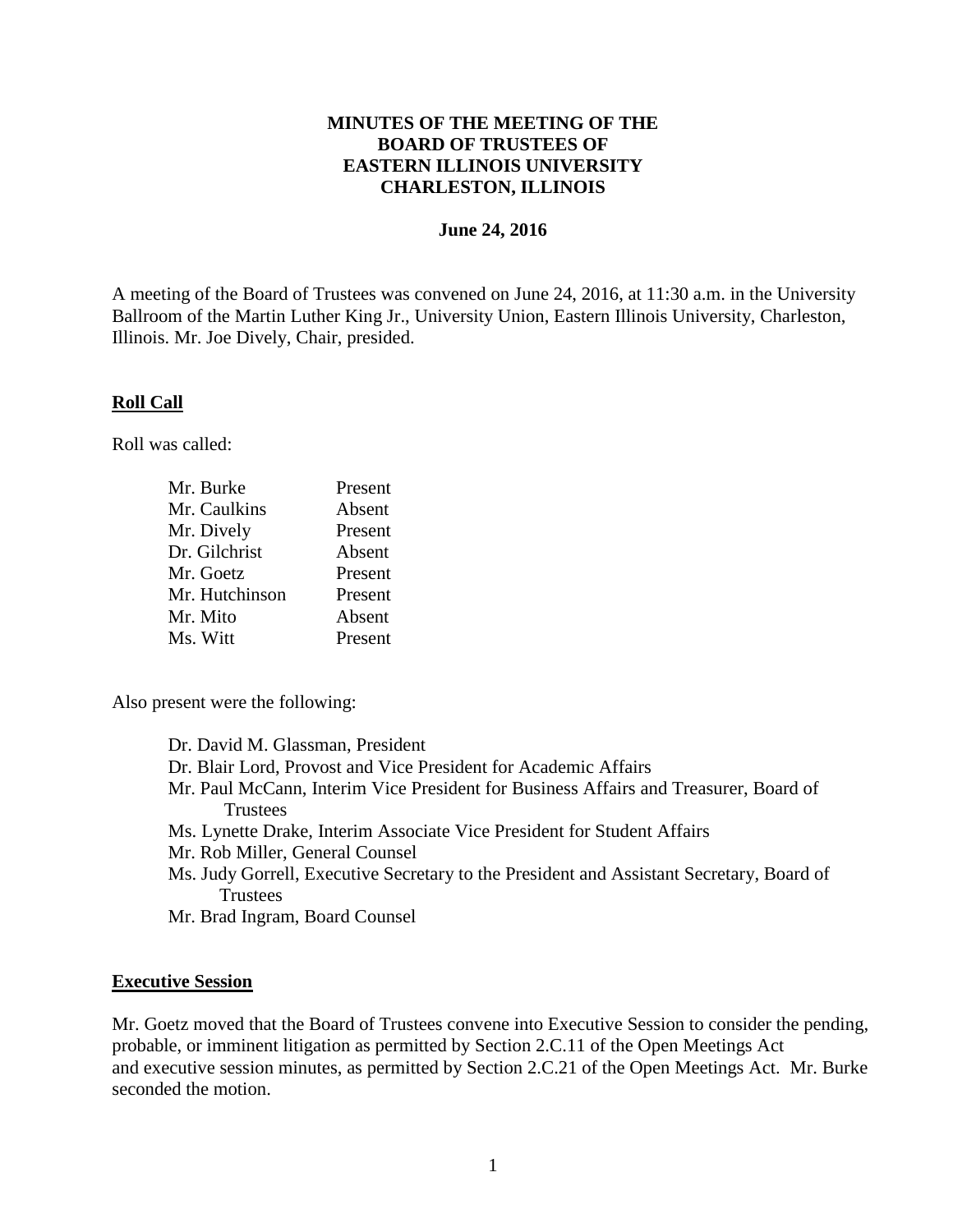Roll was called and the vote was as follows:

| Mr. Burke      | Yes |
|----------------|-----|
| Mr. Goetz      | Yes |
| Mr. Hutchinson | Yes |
| Ms. Witt       | Yes |
| Mr. Dively     | Yes |

Motion carried.

Mr. Hutchinson moved to return to Open Session. Mr. Burke seconded the motion.

Roll was called and the vote was as follows:

| Yes |
|-----|
| Yes |
| Yes |
| Yes |
| Yes |
|     |

Motion carried.

Mr. Goetz moved that the Board of Trustees convene into Executive Session to consider the employment of employees, as permitted by Section 2.C.1 of the Open Meetings Act. Ms. Witt seconded the motion.

Roll was called and the vote was as follows:

| Mr. Burke      | Yes |
|----------------|-----|
| Mr. Goetz      | Yes |
| Mr. Hutchinson | Yes |
| Ms. Witt       | Yes |
| Mr. Dively     | Yes |
|                |     |

Motion carried.

Mr. Hutchinson moved to return to Open Session. Mr. Goetz seconded the motion.

Roll was called and the vote was as follows:

| Mr. Burke      | Yes |
|----------------|-----|
| Mr. Goetz      | Yes |
| Mr. Hutchinson | Yes |
| Ms. Witt       | Yes |
| Mr. Dively     | Yes |

Motion carried.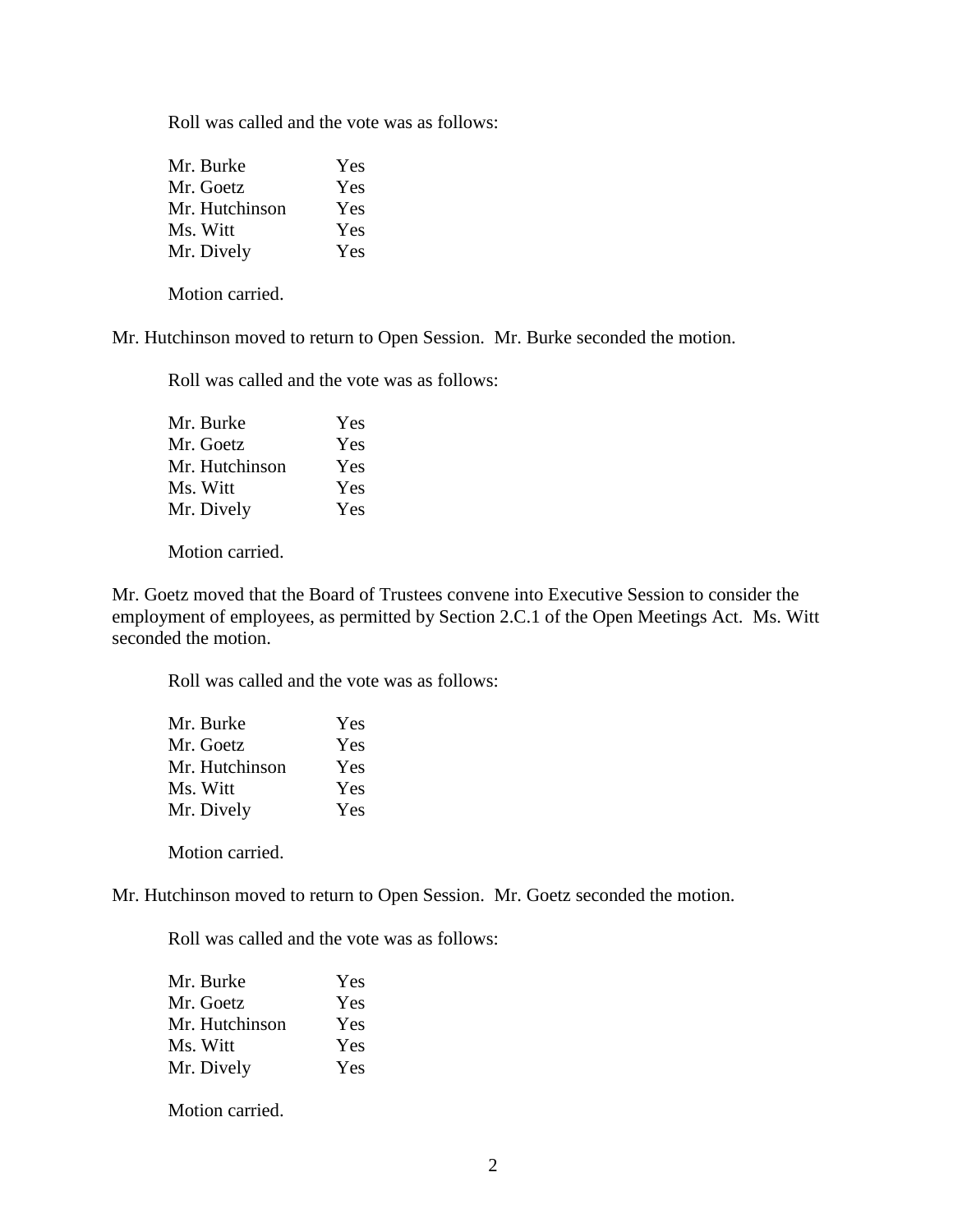# **Information Items**

# **Report from Board Chair**

Chair Dively commented that this has been a difficult year and unprecedented. Our best years are ahead of us. President Glassman has been a strong leader, and Chair Dively also thanked the broader community for their support.

## **Committee Reports**

Executive/Planning Committee – The committee discussed several items including Freshman Orientation, Marketing Enhancements for 2016-17, a proposed Transcript Fee increase, activities in Springfield, EIU Economic Impact Study, and cash flow issues caused by the state budget impasse.

Board Relations Committee – The committee did not meet.

Finance/Audit Committee – President Glassman and Interim VP McCann gave an overview of the FY17 all-funds budget and the FY17 budget recommendation. If approved by the Board of Trustees, the FY17 budget and FY18 budget recommendation will be submitted to the Illinois Board of Higher Education. Interim VP McCann also provided an overview on the University's non-indentured reserves.

Board Regulations – The committee did not meet.

Academic and Student Affairs Committee – The committee did not meet.

## **Action Items**

1. Mr. Burke moved to approve the minutes of the Board Meeting on April 29, 2016. Mr. Hutchinson seconded the motion.

Roll was called and the vote was as follows:

| Mr. Burke      | Yes |
|----------------|-----|
| Mr. Goetz      | Yes |
| Mr. Hutchinson | Yes |
| Ms. Witt       | Yes |
| Mr. Dively     | Yes |

Motion carried.

2. Executive Session Minutes

Pursuant to 2.06 (c) of the Open Meetings Act the Board reviewed all executive session minutes to determine the need for confidentiality. Mr. Goetz made a motion to keep all executive session minutes confidential. Mr. Burke seconded the motion.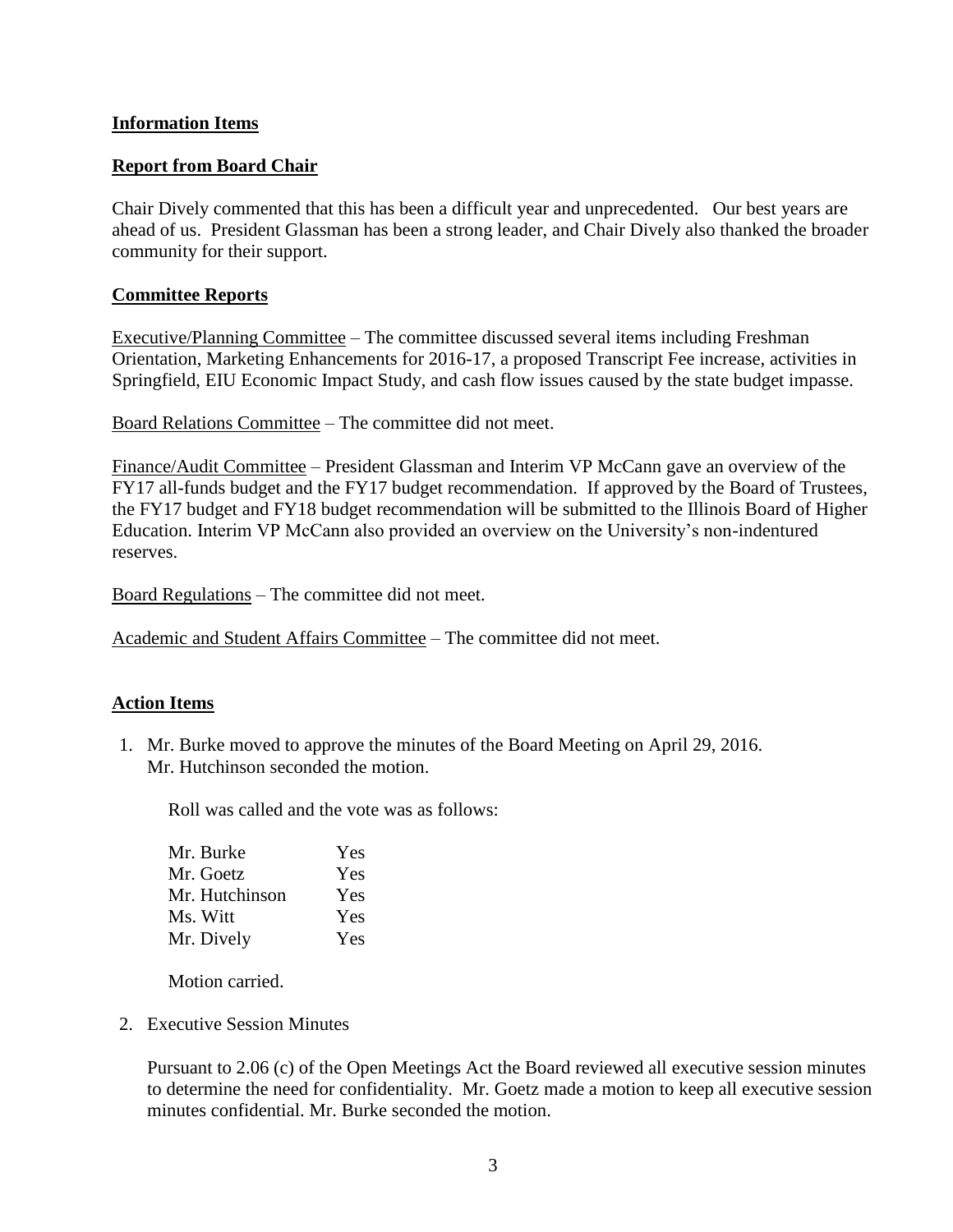Roll was called and the vote was as follows:

| Mr. Burke      | Yes |
|----------------|-----|
| Mr. Goetz      | Yes |
| Mr. Hutchinson | Yes |
| Ms. Witt       | Yes |
| Mr. Dively     | Yes |

Motion carried.

3. Mr. McCann gave a brief presentation of the FY17 Budget Approval and FY18 Budget Submission. Mr. Burke moved to approve a preliminary FY17 Budget. The FY18 Budget Submission was tabled awaiting additional information. Mr. Hutchinson seconded the motion.

Roll was called and the vote was as follows:

| Mr. Burke      | Yes |
|----------------|-----|
| Mr. Goetz      | Yes |
| Mr. Hutchinson | Yes |
| Ms. Witt       | Yes |
| Mr. Dively     | Yes |

Motion carried.

4. Mr. Goetz moved to approve an increase in the Union Bond Revenue Fee from \$22.17 to \$25.81, an increase of \$3.64. Ms. Witt seconded the motion.

Roll was called and the vote was as follows:

| Mr. Burke      | Yes |
|----------------|-----|
| Mr. Goetz      | Yes |
| Mr. Hutchinson | Yes |
| Ms. Witt       | Yes |
| Mr. Dively     | Yes |

Motion carried.

5. Mr. Goetz moved to approve an increase in the Health Service Fee from 9 hours at \$10.10 per hour to 12 hours at \$10.10 per hour. Mr. Burke seconded the motion.

Roll was called and the vote was as follows:

| Mr. Burke      | Yes        |
|----------------|------------|
| Mr. Goetz      | Yes        |
| Mr. Hutchinson | <b>Yes</b> |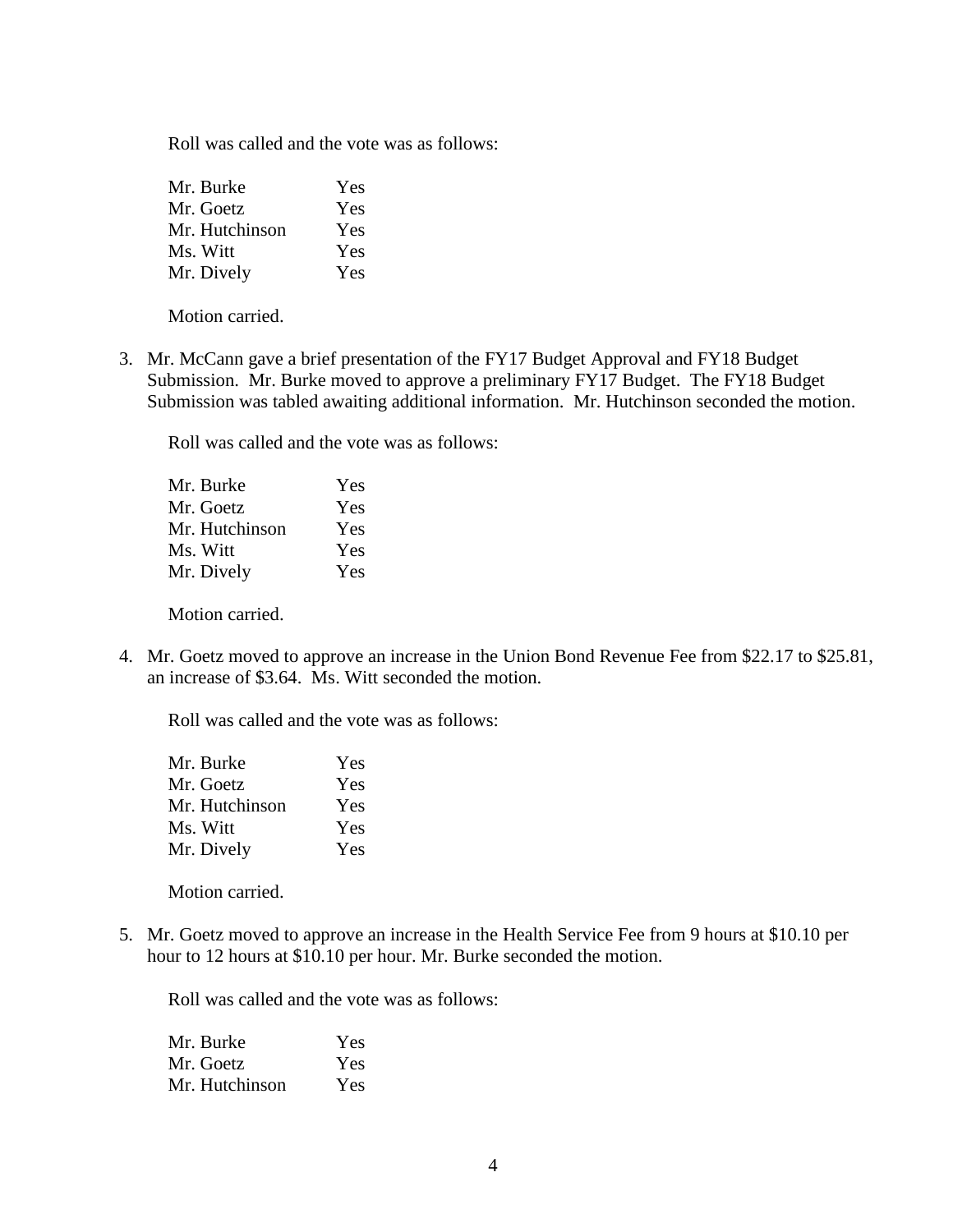Ms. Witt Yes Mr. Dively Yes

Motion carried.

6. Mr. Burke moved to approve the purchase of charter bus services for athletics and other departments in need of transportation. The primary vendor is Bales Unlimited Inc. the secondary vendor is Cavallo Bus Lines, Inc., and the tertiary vendor is Peoria Charter Coach Company. The agreement shall be for the time period July 1, 2016 through June 30, 2017. The cost is not to exceed \$400,000.00 annually. The fund source is local, revenue bond, and appropriated funds. Mr. Hutchinson seconded the motion.

Roll was called and the vote was as follows:

| Yes |
|-----|
| Yes |
| Yes |
| Yes |
| Yes |
|     |

Motion carried.

7. Mr. Burke moved to approve the Multi-functional Digital Copy Machine Agreement. Approval is for a prime vendor copier agreement, whereby Konica/Minolta Business Solutions U.S.A., Inc. shall provide the University with multi-functional digital copy machines with pricing based on a per copy charge. All machines shall be network ready and also act as a laser printer, scanner and also have optional faxing capabilities. The agreement includes equipment rental, all maintenance services, toner, repair parts, training and all supplies excluding paper. The renewal is the first two-year option of the original agreement July 1, 2012 through June 30, 2016 with the University's option to renew for three additional two-year periods. The recommended vendor is Konica Minolta Business Solutions U.S.A., Inc. Peoria, IL at a cost not to exceed \$325,000.00 per each agreement year. The fund source is appropriated funds and local funds. Mr. Goetz seconded the motion.

Roll was called and the vote was as follows:

| Mr. Burke      | Yes |
|----------------|-----|
| Mr. Goetz      | Yes |
| Mr. Hutchinson | Yes |
| Ms. Witt       | Yes |
| Mr. Dively     | Yes |

Motion carried.

8. Mr. Goetz moved to approve the adjustments to non-indentured reserves. Approval is requested in order to retain working capital allowances and adequate funds for repair/replacement of equipment and/or relevant facilities, and in accordance with Section V.G.5 of the Board of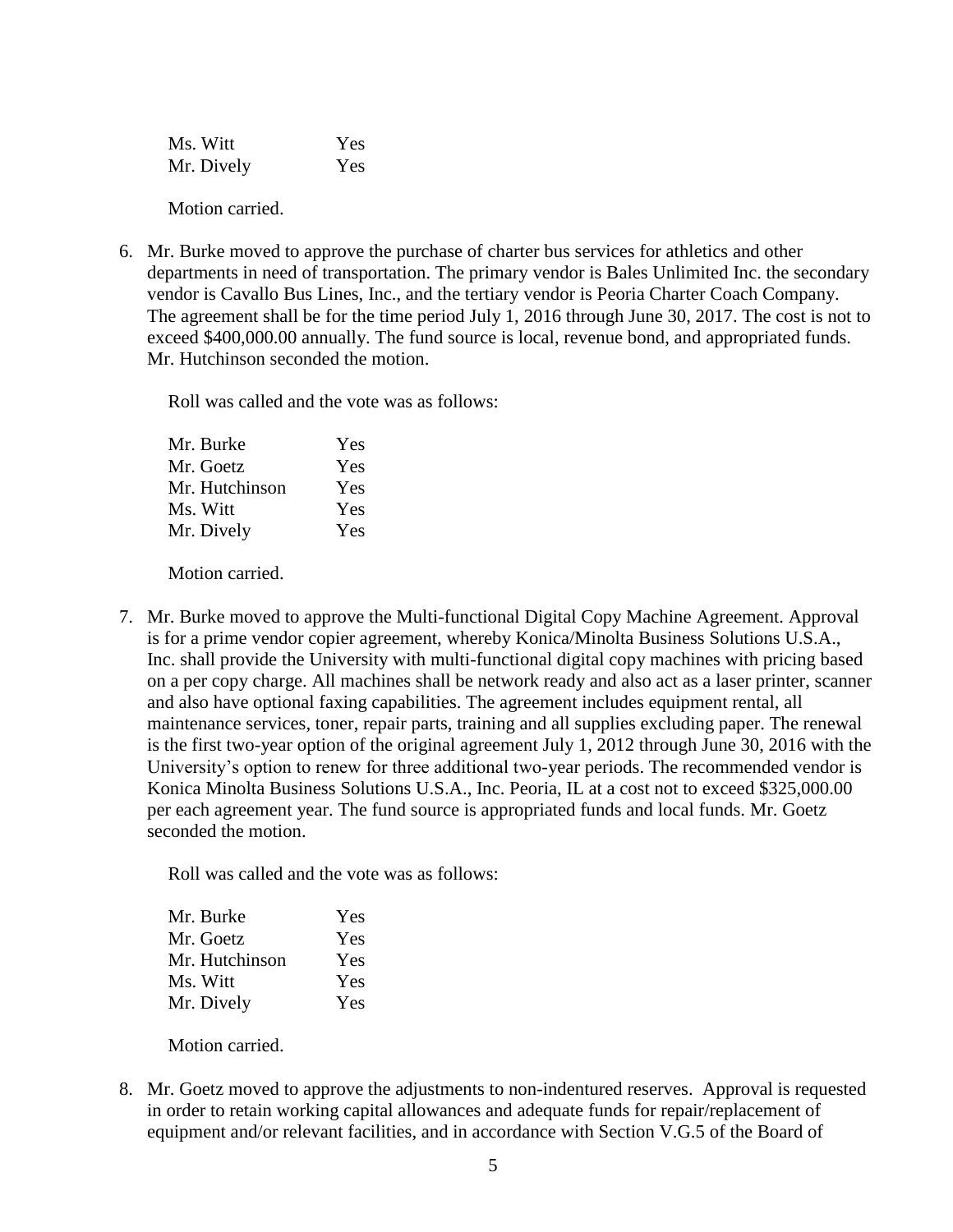Trustees Regulations and Sections IV.A.1 and IV.C.2 of the University Guidelines 1982, Board approval is requested to increase/(decrease) reserves as follows: Material Fees -- \$45,000, Student Fee Programs/Services -- \$50,000, Service Departments -- \$50,000, Student/Staff Programs/Services -- \$10,000, Public Services -- \$5,000, Self-Insurance reserve (replacing SURMA) -- \$600,000, Auxiliary Enterprises – Textbook Rental Service -- \$300,000, and Capital Projects – Center for Clean Energy Research and Education (CENCERE) – (\$375,000). Reauthorization of capital project reserves is being requested for Capital Projects – Old Main Corridors, Science Building Renovations, and Building Security Upgrades. The University is requesting approval to abandon two projects under the 1982 University Guidelines. Per the Guidelines, any remaining balance will revert to the Income Fund. The two capital projects are: Honors College Renovations and the Grounds Shop. Mr. Burke seconded the motion.

Roll was called and the vote was as follows:

| Mr. Burke      | Yes |
|----------------|-----|
| Mr. Goetz      | Yes |
| Mr. Hutchinson | Yes |
| Ms. Witt       | Yes |
| Mr. Dively     | Yes |
|                |     |

Motion carried.

9. Mr. Goetz moved to approve the 2017 Board Meeting Calendar: Friday, January 27, 2017, Friday, April 28, 2017, Friday, June 23, 2017, Friday, September 22, 2017, and Friday, November 17, 2017. Meetings are subject to change with adequate notice. All meetings will be held on the campus of Eastern Illinois University in Charleston, Illinois, unless other notice is given. Mr. Burke seconded the motion.

Roll was called and the vote was as follows:

| Mr. Burke      | Yes |
|----------------|-----|
| Mr. Goetz      | Yes |
| Mr. Hutchinson | Yes |
| Ms. Witt       | Yes |
| Mr. Dively     | Yes |

Motion carried.

10. Mr. Goetz moved to approve a new degree program—M.S. in Talent Development, online and in the Chicagoland area through the Lumpkin College of Business and Applied Sciences' School of Technology. The program will assist students in becoming qualified talent developers and managers. Mr. Burke seconded the motion.

Roll was called and the vote was as follows:

| Mr. Burke      | Yes |
|----------------|-----|
| Mr. Goetz      | Yes |
| Mr. Hutchinson | Yes |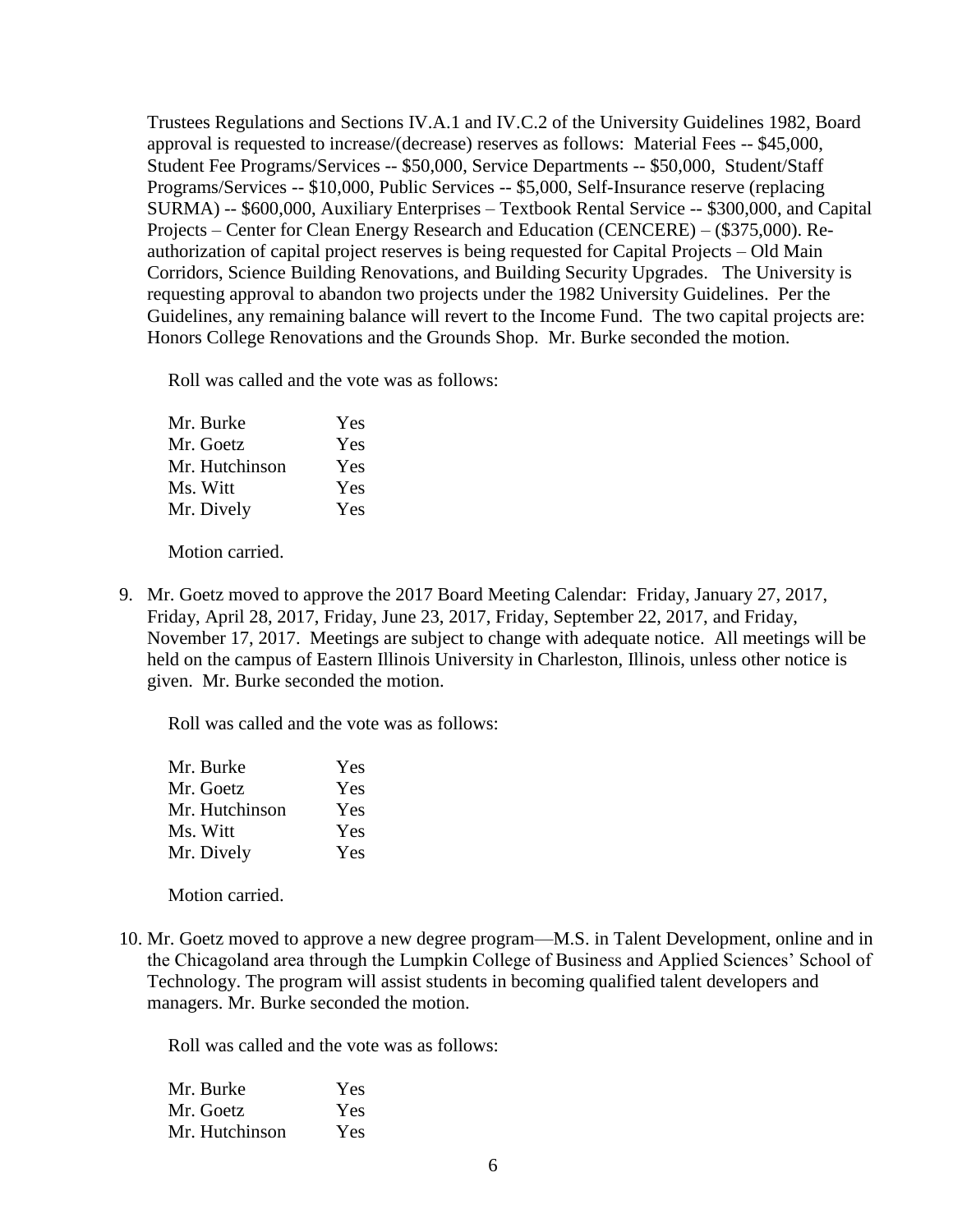Ms. Witt Yes Mr. Dively Yes

Motion carried.

11. Mr. Goetz moved to approve a new degree program—B.S. in Computer and Information Technology through the School of Technology. The program will enable students to become highly marketable as technical professionals for applications of computer and information technology. Ms. Witt seconded the motion.

Roll was called and the vote was as follows:

| Mr. Burke      | Yes |
|----------------|-----|
| Mr. Goetz      | Yes |
| Mr. Hutchinson | Yes |
| Ms. Witt       | Yes |
| Mr. Dively     | Yes |

Motion carried.

12. Mr. Hutchinson moved to approve the Easement for Gas Regulator Station near University apartments. Mr. Burke seconded the motion.

Roll was called and the vote was as follows:

| Mr. Burke      | Yes |
|----------------|-----|
| Mr. Goetz      | Yes |
| Mr. Hutchinson | Yes |
| Ms. Witt       | Yes |
| Mr. Dively     | Yes |

Motion carried.

13. Mr. Joe Dively, Chair of the Board of Trustees read the following commendation for Rene Hutchinson:

# **Commendation Presented to Rene M. Hutchinson**

WHEREAS, Rene M. Hutchinson, who was appointed by former Illinois Governor Rod Blagojevich to the Eastern Illinois University Board of Trustees in 2011 and who has since -- loyally and conscientiously -- performed the duties of his appointment; and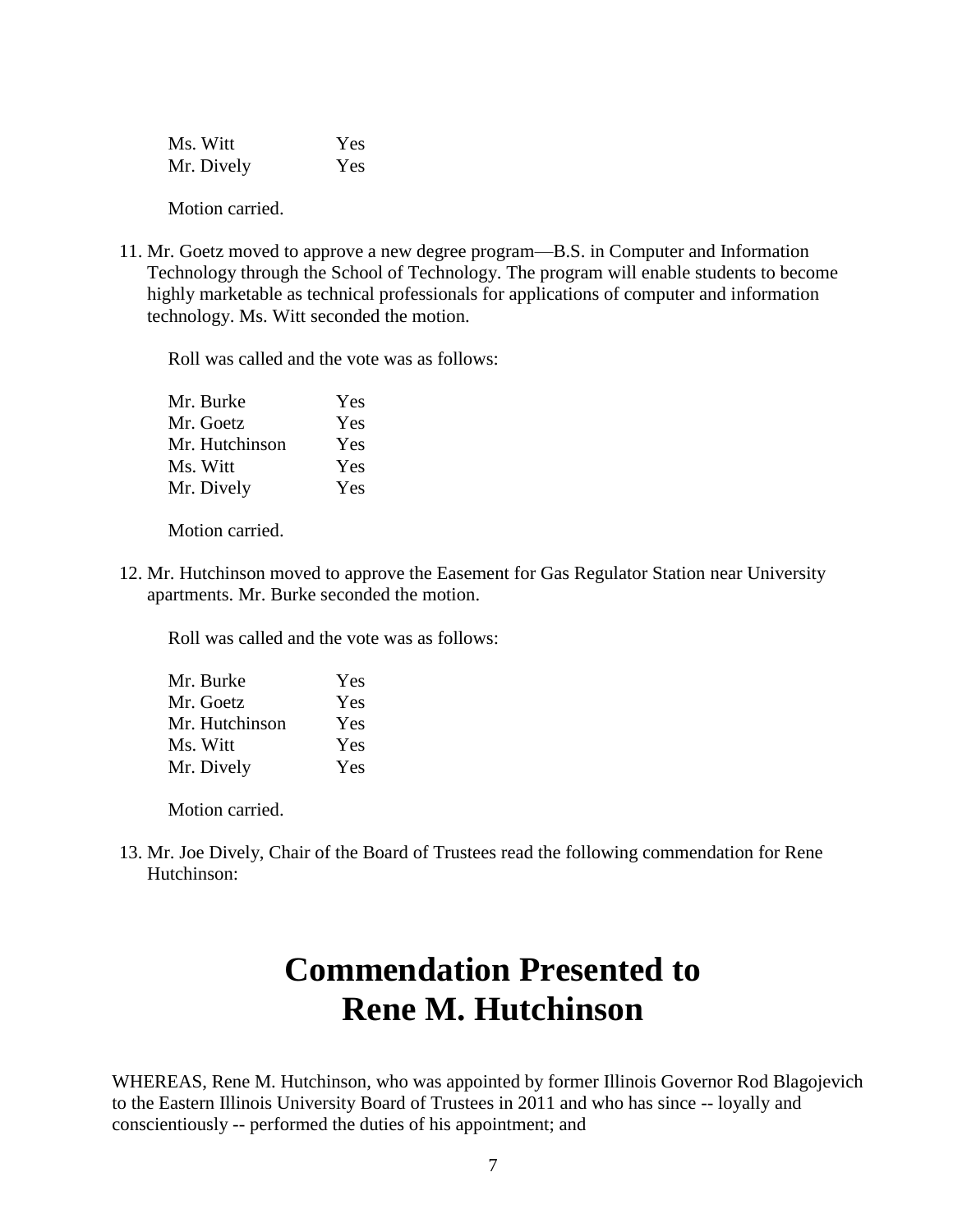WHEREAS, Mr. Hutchinson has faithfully supported the mission and activities of Eastern Illinois University as both a trustee and a proud alumnus, having received his bachelor of science degree in business from EIU in 1974; and

WHEREAS, Mr. Hutchinson's extensive service to the Eastern Illinois University Board of Trustees includes a complex term as chairperson from April 2015 to April 2016 -- a period of transition as the campus welcomed its 12th president, Dr. David M. Glassman, as well as a period of unprecedented difficulty due to the state's budgetary impasse; and

WHEREAS, Mr. Hutchinson continues to serve as a strong advocate for both the university and higher education in general.

NOW, THEREFORE, BE IT RESOLVED THAT the members of Eastern Illinois University's Board of Trustees, along with the university's administrators, faculty, staff and students, do hereby express their utmost gratitude to Rene M. Hutchinson for his dedicated service to education, Eastern Illinois University and to the people of Illinois, and do hereby thank him for his continued service.

14. Mr. Hutchinson moved to approve the transcript fee increase for regular processing from \$5.00 to \$10.00 and rush processing from \$10.00 to \$15.00, an increase of \$5.00 each. Mr. Goetz seconded the motion.

Roll was called and the vote was as follows:

| Mr. Burke      | Yes |
|----------------|-----|
| Mr. Goetz      | Yes |
| Mr. Hutchinson | Yes |
| Ms. Witt       | Yes |
| Mr. Dively     | Yes |

Motion carried.

15. Mr. Burke moved to approve the authorization to use auxiliary facilities system surplus revenue. Mr. Hutchinson seconded the motion.

# **Authorization to use Auxiliary Facilities System Surplus Revenue**

## **Board of Trustees of Eastern Illinois University Resolution to Authorize the Use of Auxiliary Facilities System Surplus Revenue**

**WHEREAS**, the Board of Trustees of Eastern Illinois University has authorized a series of bond issues for the Auxiliary Facilities System ("AFS") as permitted by the Eastern Illinois University Revenue Bond Law 110 ILCS 666/11 et seq.; and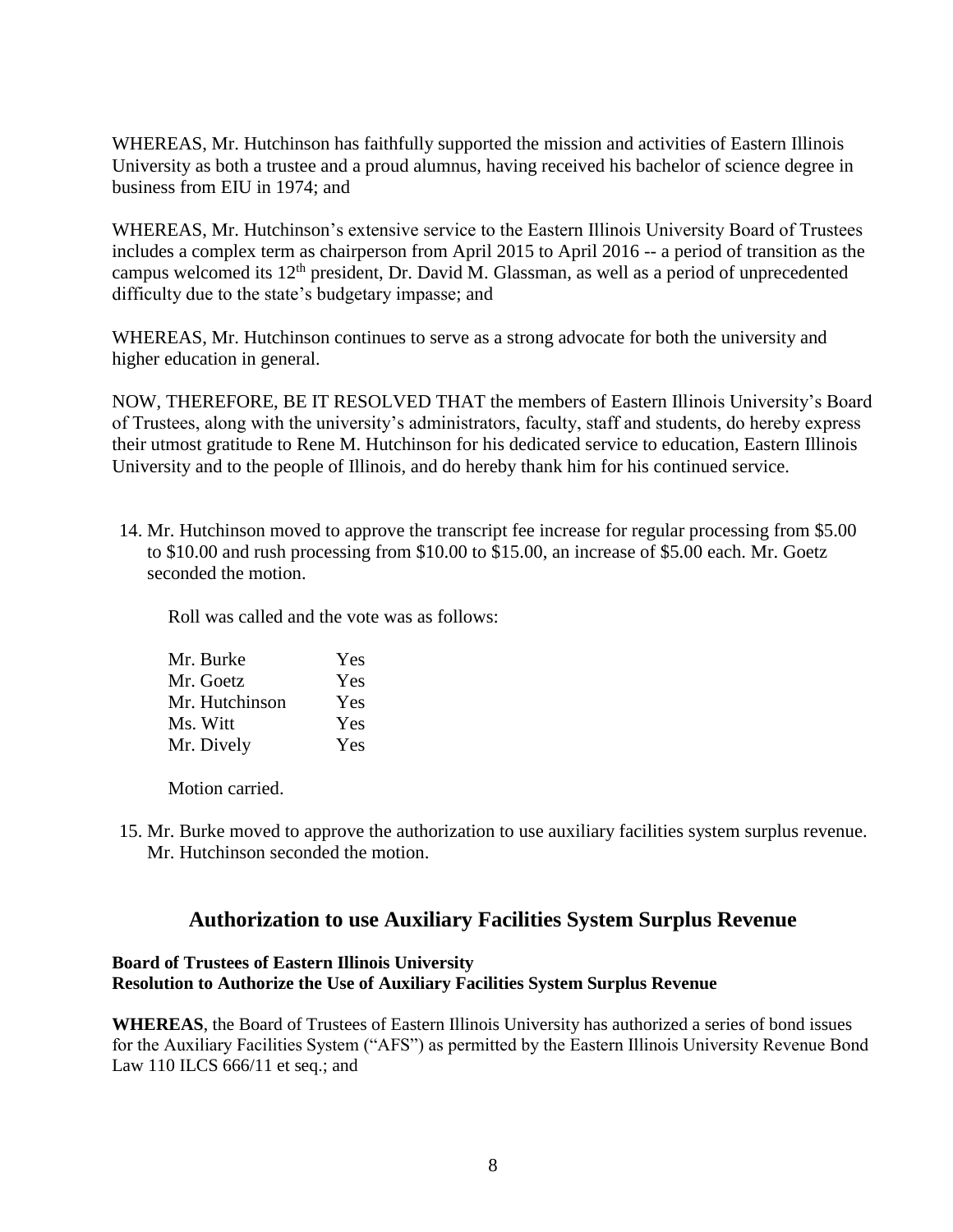**WHEREAS**, the AFS net revenues and fees are pledged for use within the AFS and which funds have been used by the university to meet its bond payment obligations in a timely manner and without delay; and

**WHEREAS**, the state of Illinois has not passed a budget or allocated necessary state funding to Eastern Illinois University; and

**WHEREAS**, the university has expended or will soon expend its income and reserve funds; and

**WHEREAS**, use of the AFS surplus funds may become necessary for the university to meet the operational expenses pending an appropriation from the state.

**NOW, THEREFORE, BE IT RESOLVED THAT** the Board of Trustees of Eastern Illinois University authorizes the temporary use of surplus AFS funds for non-AFS purposes until such time as the legislature and governor implement a budget for the state of Illinois and allocate funding for Eastern Illinois University.

**BE IT FURTHER RESOLVED THAT** the university will continue to meet its bond payment obligations and the use of any surplus funds will not impede its ability to meet such obligations.

Roll was called and the vote was as follows:

| Mr. Burke      | Yes |
|----------------|-----|
| Mr. Goetz      | Yes |
| Mr. Hutchinson | Yes |
| Ms. Witt       | Yes |
| Mr. Dively     | Yes |

Motion carried.

# **Information Items (continued)**

## **President's Report**

Dr. Glassman introduced Ms. Katie Anselment, Director of Constituent Relations, who works in Springfield on behalf of Eastern Illinois University. Ms. Anselment made brief remarks and reported on some of the activities going on in Springfield.

## **Reports from Constituencies**

Faculty Senate – Teshome Abebe reported on behalf of Faculty Senate that the Executive Committee of CUPB and the Executive Committee of the Senate met with Dr. Glassman to improve CUPB's decision-making ability and efficiency. On May 9, 2016 the Senate met with Rep. Reggie Phillips to discuss a variety of items including the role of Faculty Senate and the current state budget impasse. Abebe also reported that Faculty Senate is concerned about our institution and our state.